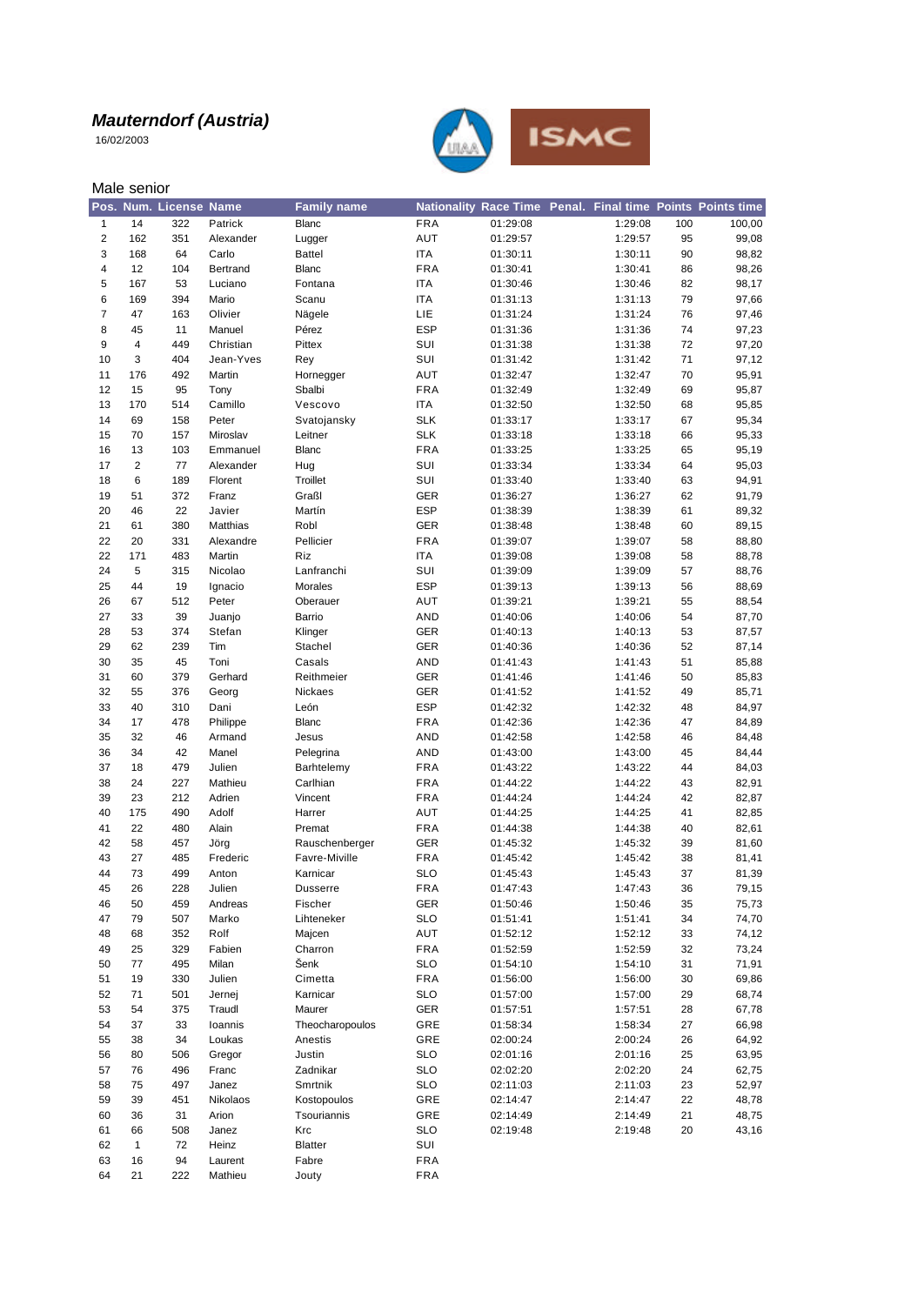| 65 | 28  | 486 | Francois | Lesca          | <b>FRA</b> |
|----|-----|-----|----------|----------------|------------|
| 66 | 49  | 456 | Martin   | Echtler        | GER        |
| 67 | 57  | 377 | Daniel   | Pickl          | GER        |
| 68 | 59  | 378 | Hans     | Reichenberger  | GER        |
| 69 | 63  | 238 | Toni     | <b>Steurer</b> | GER        |
| 70 | 65  | 383 | Stefan   | Winter         | GER        |
| 71 | 72  | 500 | Andrej   | Karnicar       | <b>SLO</b> |
| 72 | 152 | 349 | Hermann  | Kofler         | AUT        |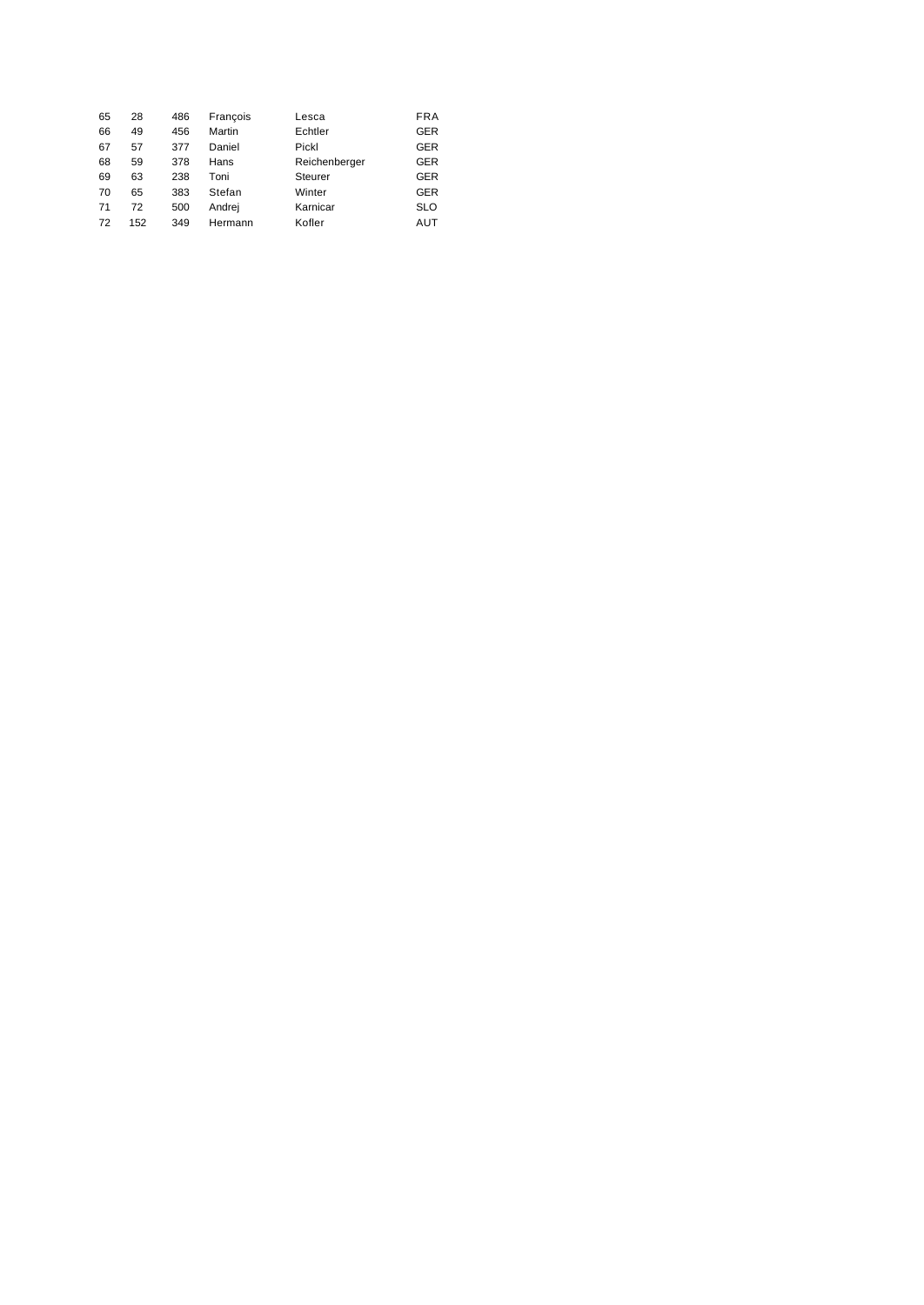16/02/2003



|    |                | Female senior          |            |                    |            |          |         |     |                                                            |
|----|----------------|------------------------|------------|--------------------|------------|----------|---------|-----|------------------------------------------------------------|
|    |                | Pos. Num. License Name |            | <b>Family name</b> |            |          |         |     | Nationality Race Time Penal. Final time Points Points time |
| 1  | $\overline{7}$ | 477                    | Cristina   | Favre              | SUI        | 01:42:12 | 1:42:12 | 100 | 100,00                                                     |
| 2  | 9              | 151                    | Corinne    | Favre              | <b>FRA</b> | 01:49:03 | 1:49:03 | 95  | 93,30                                                      |
| 3  | 52             | 373                    | Judith     | Graßl              | <b>GER</b> | 01:53:00 | 1:53:00 | 90  | 89,43                                                      |
| 4  | 166            | 324                    | Chiara     | Raso               | <b>ITA</b> | 01:53:30 | 1:53:30 | 86  | 88,94                                                      |
| 5  | 8              | 86                     | Gabrielle  | Magnenat           | SUI        | 01:55:06 | 1:55:06 | 82  | 87,38                                                      |
| 6  | 10             | 152                    | Nathalie   | <b>Bourillon</b>   | <b>FRA</b> | 01:55:12 | 1:55:12 | 79  | 87,28                                                      |
| 7  | 177            | 491                    | Simone     | Hornegger          | AUT        | 01:56:51 | 1:56:51 | 76  | 85,67                                                      |
| 8  | 41             | 314                    | Emma       | Roca               | <b>ESP</b> | 01:58:50 | 1:58:50 | 74  | 83,72                                                      |
| 9  | 48             | 371                    | Christine  | Echtler            | <b>GER</b> | 02:01:46 | 2:01:46 | 72  | 80,85                                                      |
| 10 | 11             | 164                    | Véronique  | Lathuraz           | <b>FRA</b> | 02:03:39 | 2:03:39 | 71  | 79,01                                                      |
| 11 | 42             | 17                     | Cristina   | Bes                | <b>ESP</b> | 02:07:34 | 2:07:34 | 70  | 75,18                                                      |
| 12 | 64             | 381                    | Sylvia     | Treimer            | <b>GER</b> | 02:07:42 | 2:07:42 | 69  | 75,05                                                      |
| 13 | 174            | 513                    | Renate     | Schwab             | AUT        | 02:07:46 | 2:07:46 | 68  | 74,98                                                      |
| 14 | 31             | 146                    | Veronique  | <b>Barbier</b>     | <b>FRA</b> | 02:11:42 | 2:11:42 | 67  | 71,14                                                      |
| 15 | 29             | 481                    | Marie      | Leray              | <b>FRA</b> | 02:20:28 | 2:20:28 | 66  | 62,56                                                      |
| 16 | 163            | 470                    | Lucie      | Oršulová           | <b>CZE</b> | 02:22:04 | 2:22:04 | 65  | 60,99                                                      |
| 17 | 164            | 460                    | Kamila     | Bulírová           | CZE        | 02:27:09 | 2:27:09 | 64  | 56,02                                                      |
| 18 | 30             | 487                    | Emmanuelle | Tanguy             | <b>FRA</b> | 02:37:15 | 2:37:15 | 63  | 46,14                                                      |
| 19 | 43             | 474                    | Elisenda   | Genís              | <b>ESP</b> | 02:44:38 | 2:44:38 | 62  | 38,91                                                      |
| 20 | 56             | 458                    | Monika     | Nickaes            | <b>GER</b> |          |         |     |                                                            |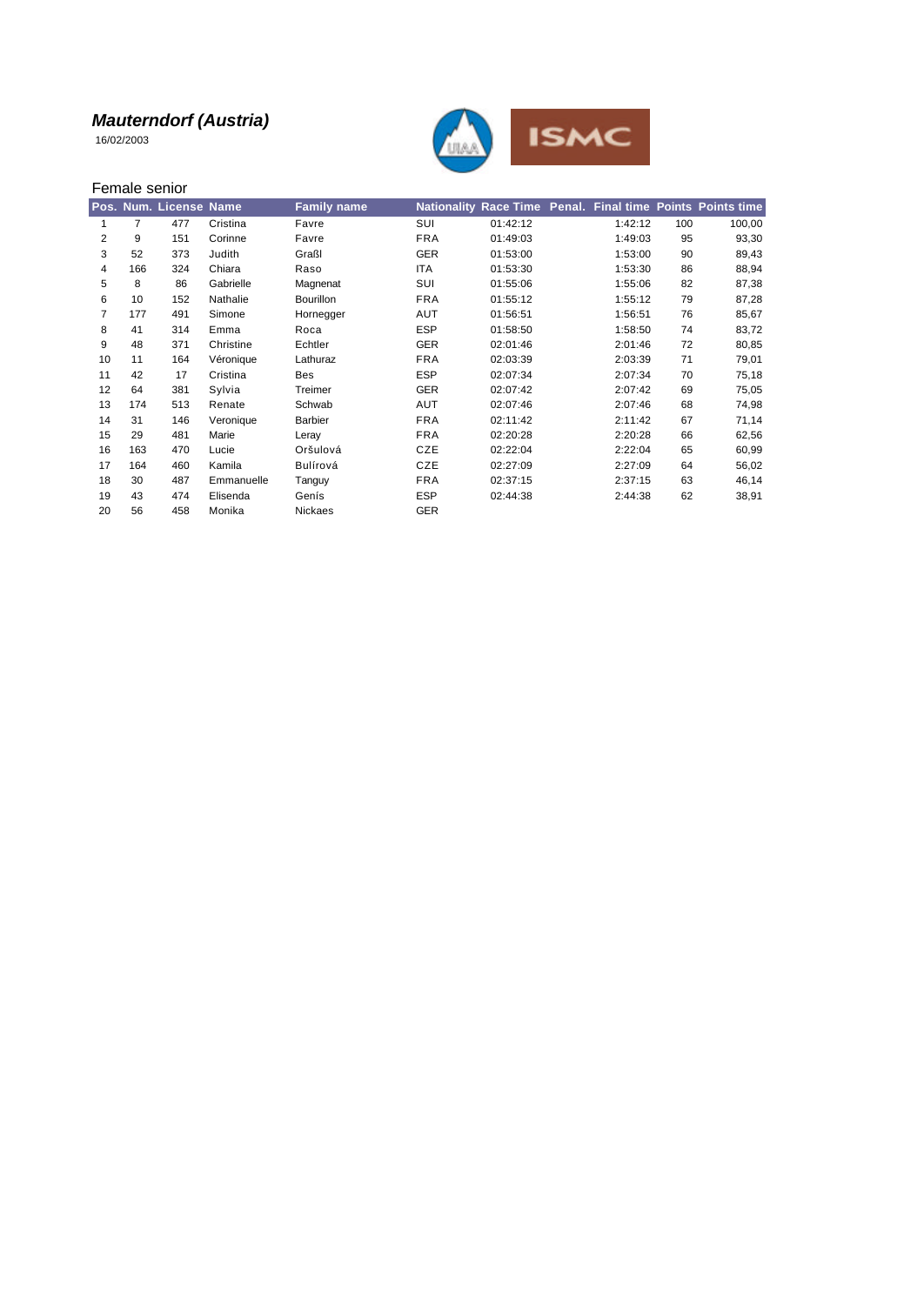16/02/2003



|    | Male espoirs |                        |           |                    |            |          |         |     |                                                            |
|----|--------------|------------------------|-----------|--------------------|------------|----------|---------|-----|------------------------------------------------------------|
|    |              | Pos. Num. License Name |           | <b>Family name</b> |            |          |         |     | Nationality Race Time Penal. Final time Points Points time |
|    | 6            | 189                    | Florent   | Troillet           | SUI        | 01:33:40 | 1:33:40 | 100 | 100,00                                                     |
| 2  | 46           | 22                     | Javier    | Martín             | <b>ESP</b> | 01:38:39 | 1:38:39 | 95  | 94,68                                                      |
| 3  | 20           | 331                    | Alexandre | Pellicier          | <b>FRA</b> | 01:39:07 | 1:39:07 | 86  | 94,18                                                      |
| 3  | 171          | 483                    | Martin    | <b>Riz</b>         | <b>ITA</b> | 01:39:08 | 1:39:08 | 86  | 94,16                                                      |
| 5  | 35           | 45                     | Toni      | Casals             | AND        | 01:41:43 | 1:41:43 | 82  | 91,41                                                      |
| 6  | 17           | 478                    | Philippe  | Blanc              | <b>FRA</b> | 01:42:36 | 1:42:36 | 79  | 90,46                                                      |
| 7  | 18           | 479                    | Julien    | Barhtelemy         | <b>FRA</b> | 01:43:22 | 1:43:22 | 76  | 89,64                                                      |
| 8  | 24           | 227                    | Mathieu   | Carlhian           | <b>FRA</b> | 01:44:22 | 1:44:22 | 74  | 88,58                                                      |
| 9  | 23           | 212                    | Adrien    | Vincent            | <b>FRA</b> | 01:44:24 | 1:44:24 | 72  | 88,54                                                      |
| 10 | 22           | 480                    | Alain     | Premat             | <b>FRA</b> | 01:44:38 | 1:44:38 | 71  | 88,29                                                      |
| 11 | 27           | 485                    | Frederic  | Favre-Miville      | <b>FRA</b> | 01:45:42 | 1:45:42 | 70  | 87,15                                                      |
| 12 | 26           | 228                    | Julien    | <b>Dusserre</b>    | <b>FRA</b> | 01:47:43 | 1:47:43 | 69  | 85,00                                                      |
| 13 | 25           | 329                    | Fabien    | Charron            | <b>FRA</b> | 01:52:59 | 1:52:59 | 68  | 79,38                                                      |
| 14 | 19           | 330                    | Julien    | Cimetta            | <b>FRA</b> | 01:56:00 | 1:56:00 | 67  | 76,16                                                      |
| 15 | 71           | 501                    | Jernej    | Karnicar           | <b>SLO</b> | 01:57:00 | 1:57:00 | 66  | 75,09                                                      |
| 16 | 21           | 222                    | Mathieu   | Jouty              | <b>FRA</b> |          |         |     |                                                            |
| 17 | 28           | 486                    | Francois  | Lesca              | <b>FRA</b> |          |         |     |                                                            |